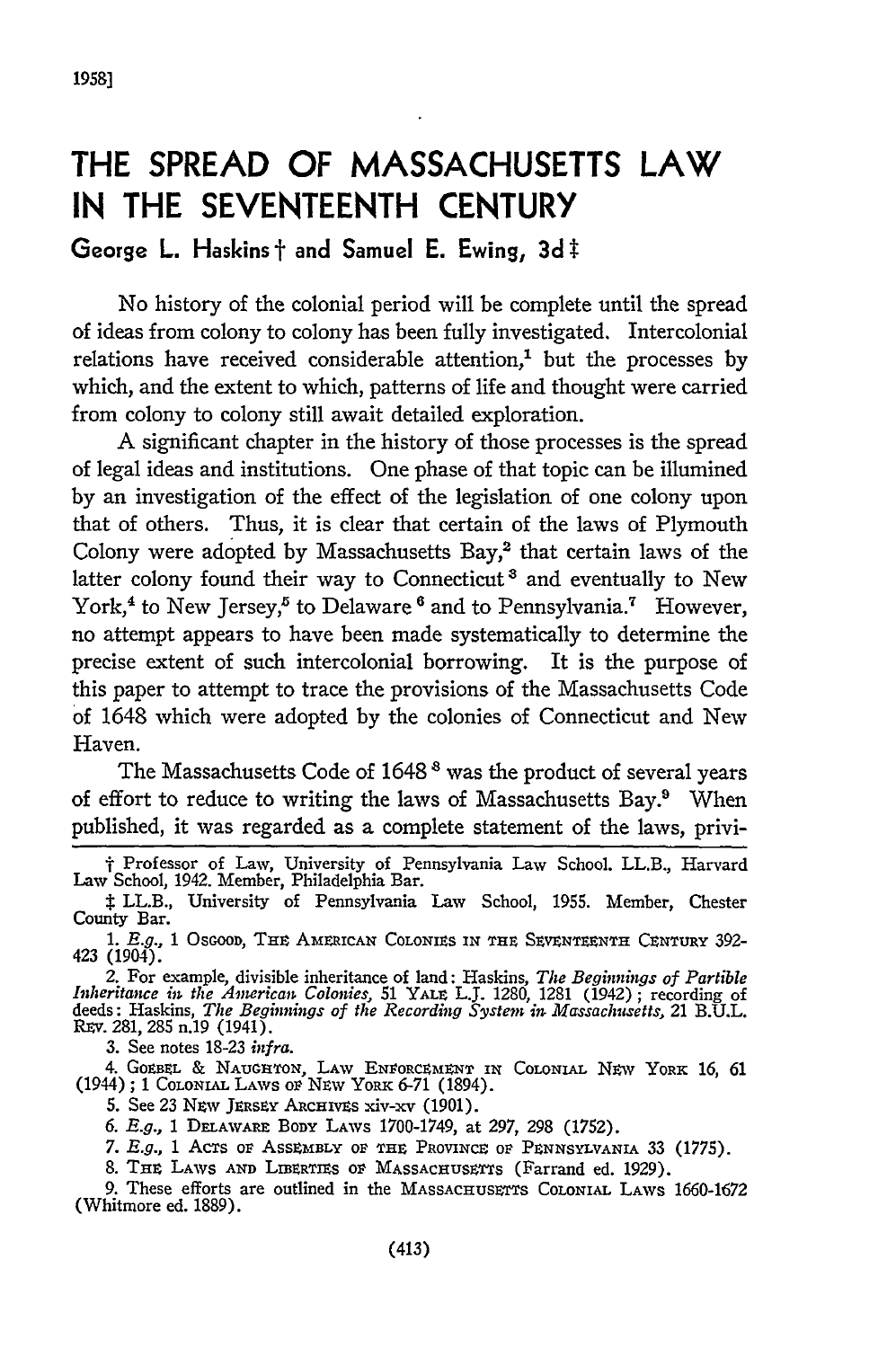leges, duties and rights in force in the jurisdiction, and, as such, it was the first comprehensive code of laws in the New World.<sup>10</sup> That alone gives it special significance. But it derives added significance from the fact that many of its provisions were adopted by other New England colonies. As the ensuing discussion will show, the Massachusetts Code had an indisputable influence on the codes of the neighboring colonies of Connecticut and New Haven enacted in 1650 and 1656 respectively. That influence is not surprising since the two Connecticut colonies were strongly Puritan and were founded by men who had been closely identified with the Massachusetts enterprise.<sup>11</sup> The Connecticut government, in fact, was established under authority from Massachusetts,<sup>12</sup> and examination of the Fundamental Orders adopted in Connecticut in 1639 reveals an essential identity between the systems of government obtaining in the two colonies.<sup>13</sup> New Haven Colony, although independent of other colonies, adopted a form of government similar in its principal respects to that of Massachusetts and Connecticut.<sup>14</sup>

At the outset, it may be noted that the codes of Connecticut and New Haven are briefer and more condensed than that of Massachusetts. This was so chiefly because they contain few references to political matters, which had been dealt with earlier by various enactments of their respective general courts;<sup>15</sup> moreover, a number of Massachusetts provisions were discarded in Connecticut as unsuitable to local conditions. On the whole, however, the Massachusetts influence is clear.

The Connecticut colonists had been aroused by the efforts of the Bay colonists to prepare the 1648 code, and in April, 1646, the General Court requested Roger Ludlow, former deputy governor, to draw up a code.<sup>16</sup> That this was completed in 1650 is shown by a further reference, in the *Connecticut Records* on 5 February, 1650/51, to the effect that the code had been concluded and established in the previous May.<sup>17</sup> The Connecticut Code of 1650 contains, in all, seventy-eight provisions, including the preamble. Of these, twenty-two provisions

*17. Id.* at 216.

<sup>10.</sup> See generally Haskins, De la codification du droit en Amérique du Nord<br>au xvii<sup>o</sup> siècle, 23 REVUE D'HISTOIRE DU DROIT 311 (France 1955); Haskins, Codifica-<br>tion of the Law in Colonial Massachusetts: A Study in Compara 1 (1954).

<sup>11. 1</sup> OscooD, *op. cit. supra* note 1, at 301-03, 321.

<sup>12.</sup> *Id.* at 303.

<sup>13.</sup> *Id.* at 309-11.

<sup>14.</sup> *Id.* at 325.

<sup>15.</sup> *E.g.,* THE FUNDAMENTAL ORDERS **OF CONNECTICUT.**

*<sup>16.</sup>* 1 THE PUBLIC RECoRDs OF **THE COLONY** OF **CONNECTICUT,** 1636-1665, at 138 (Trumbull ed. 1850).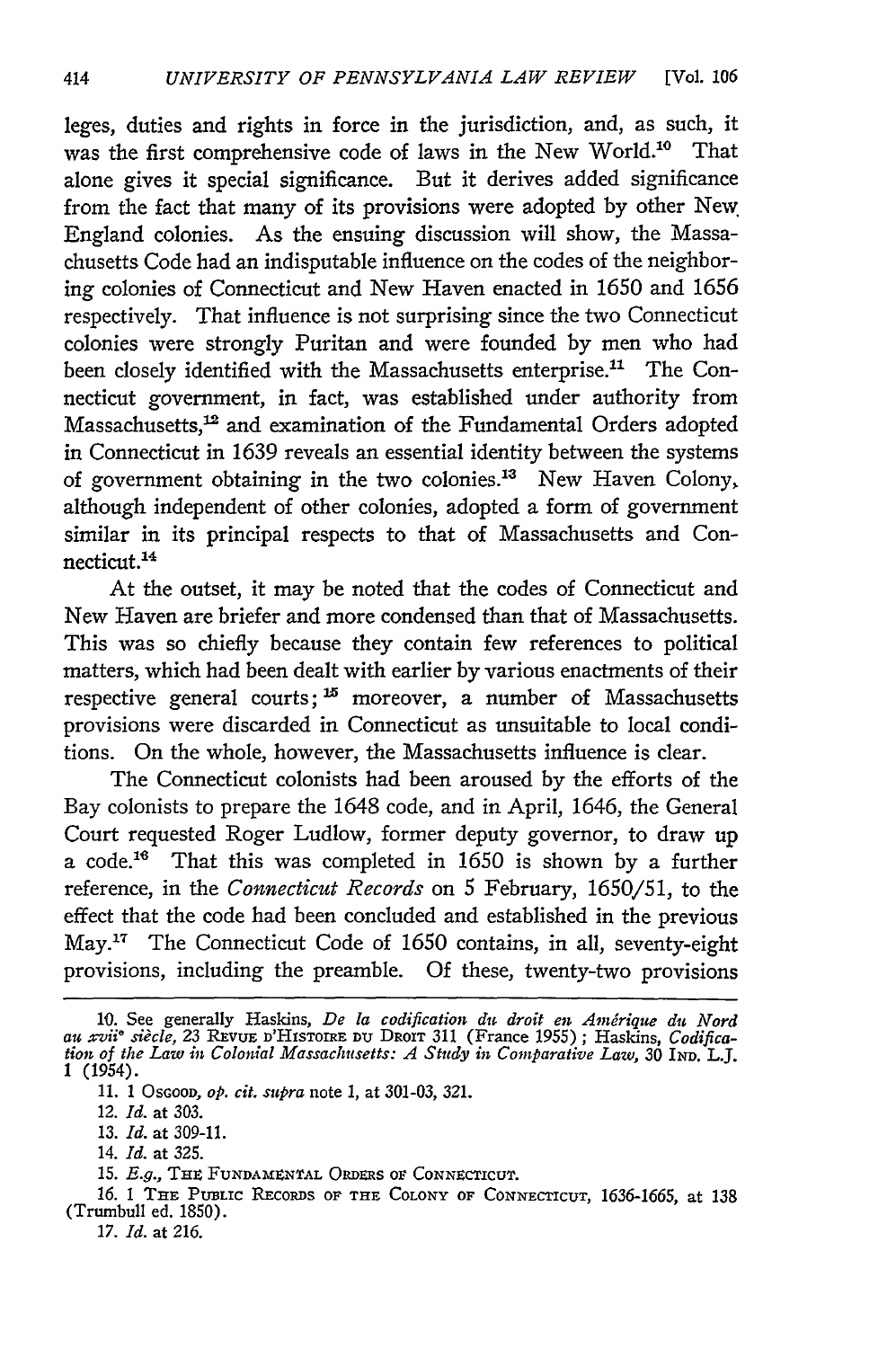are practically the same as certain sections of the Massachusetts Code.'<sup>8</sup> The wording was copied so completely that it is clear that the Connecticut codifiers had before them a copy of the Massachusetts Code and did not hesitate to borrow freely from it. Thirty-six provisions of the Massachusetts Code were adopted with deletions **'9** or amendments.<sup>20</sup> There are only twenty new topics in the Connecticut Code,<sup>21</sup> but examination of these provisions shows that six had been included under other Massachusetts provisions, $22$  and all but a few of the remaining fourteen were concerned with purely local matters.

All in all, there was little departure from the pattern set by the Massachusetts Code. Although sixty-six provisions of that code were missing from the Connecticut Code, some of those related to governmental matters already provided for, and others were incorporated as parts of various sections of the Connecticut Code.<sup>23</sup> That Connecticut did not strike out on its own, except for a half dozen of its seventy-eight provisions, is an indication both of the completeness and comprehensiveness of the earlier Massachusetts statute and of its suitability to the conditions of Puritan society elsewhere. By and large, Mr. Ludlow and his assistants were content to take the provisions of the Massachusetts Code, modify them where necessary, shorten them where wordy, and thus adapt them to the needs of the Connecticut Colony.

22. These six provisions are Cattle to be Marked, Common Fields, Fences, Grand Jury, Ministers Maintenance, and Wyne & Strong Water.

*1958]*

<sup>18.</sup> These twenty-two provisions are the Preamble, Ability, Age, Arrests, Ballast, Barratry, Burglary and Theft, Cruelty, Dammages pretended, Death untimely Escheats, Fyre, Forgerie, Fornication, Idlenes, Inditements, Lands Manslaughter, Poore, Pound, pound breach, and Profane Swearing.

<sup>19.</sup> These are Actions, Cattel Cornfields Fences, Children, Constables, Convey- ances fraudulent, Ecclesiasticall, Gaming, Lying, Magistrates, Straies, Wolves, and Wrecks of the Sea.

<sup>20.</sup> These are Attachments, Bills, Bounds of Townes and Persons, Capital Lawes, Cask & Cooper, Fines, Hygh-wayes, Indians, In-keepers, Juries Jurors, Marriage, Masters Servants Labourers, Marshal, Militarie Affairs, Rates F Schools, Secretaire, Straies, Swyne, Tobacco, Trespasse, Votes, Watching and Weights & Measures.

<sup>21.</sup> These twenty provisions are Cattle to bee Marked, Common Fields, Caveats Entred, Dissorder in Courte, Secreets in Courte, Delinquents, Execution uppon Delinquents, Fences, Guards at Meetings, Grand Jury, Ministers, Meintenance, Peage, Timber, Treasurer, Verdicts, Wyne and Strong Water, Vessells, Forreigners, and Home Lotts.

<sup>23.</sup> These sixty-six provisions are Ana-Baptists, Appeale, Appearance Non-Ap-pearance, Bakers, Benevolence, Bond Slavery, Causes Small causes, Charges publick, Clerk of Writs, Colledge, Condemned, Councill, Courts, Criminal causes, Deeds and<br>writings, Deputies for the Generall Court, Distress, Dowries, Drovers, Elections<br>Farms, Fayrs & Markets, Ferries, Fish Fishermen, Freemen No Strangers, Generall Court, Governour, Heresie, Hydes & Skins, Jesuits, Impost, Im-presses, Imprisonment, Justice, Leather, Liberties common, Mills Millers, Monopolies, Oaths Subscription, Oppression, Payments, Pipe-staves, Powder, Prescriptions, Pris-<br>
oners Prisons, Protestation contra Remonstrance, Punishment, Replevin, Secresie Ships Ship-masters, Strangers, Summons, Suits vexatious suits, Tile-earth, Torture, Townships, Treasure, Trespasse, Tryalls, Usurie, Wharfage, Wills intestate, Wit-nesses, Wood and Workmen.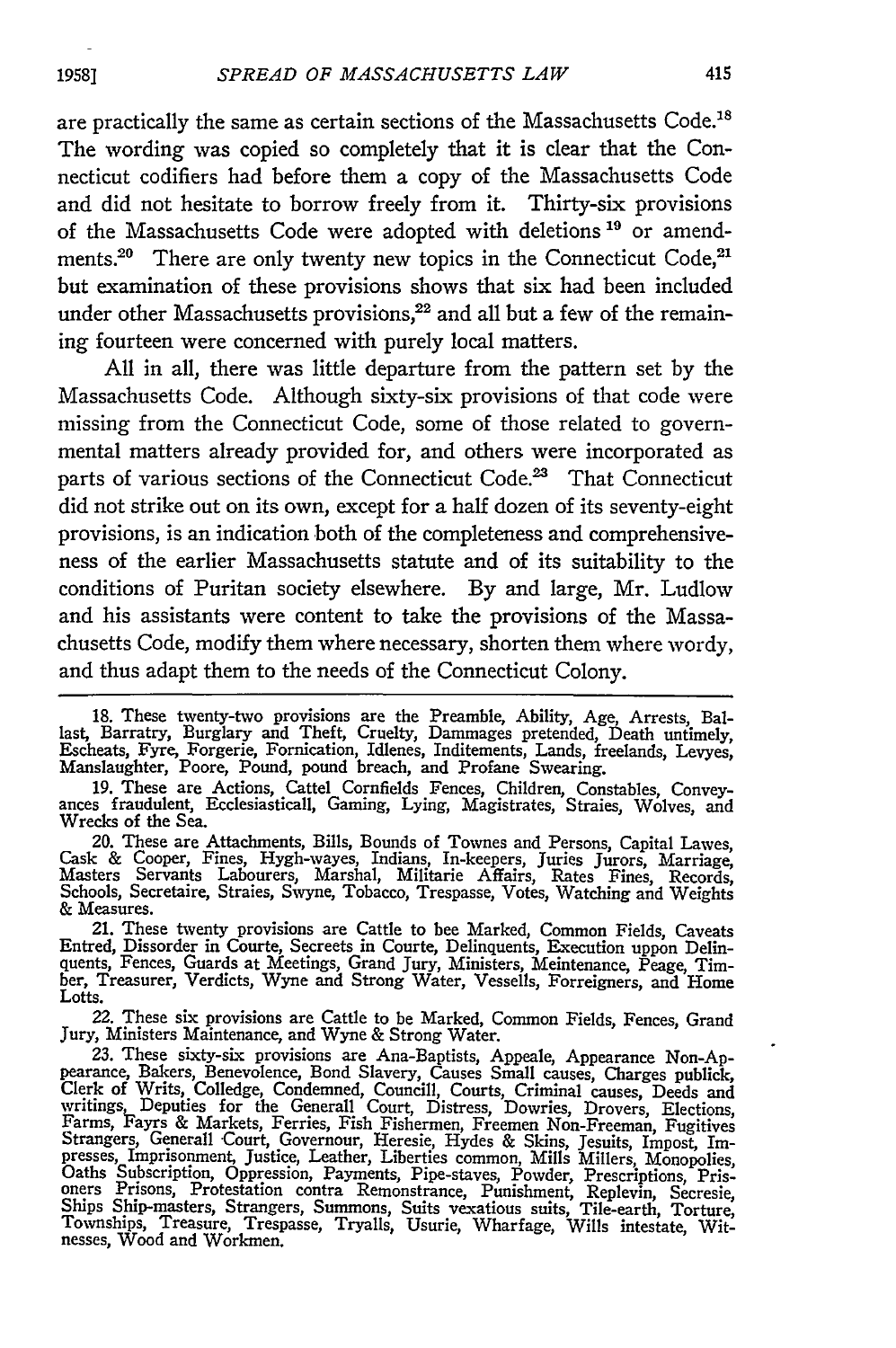A similar process of adoption and adaptation can be seen in New Haven. There, an enactment of 1643 had established the structure of colonial government.<sup>24</sup> However, this scheme was not made part of the code that New Haven later adopted, and it remained separate from the rest of the colony's law. When it was determined to collect the New Haven laws into one body, the General Court assigned the task to the governor. His use of the Massachusetts Code is made plain in the New Haven records. $25$  The New Haven Code was drawn up, approved and then sent to England to be printed in the fall of 1655.<sup>26</sup> The completed code of 1656 contains only sixty-seven provisions, as contrasted with the one hundred and twenty-three sections of the Massachusetts Code; but in the heading of the New Haven Code specific acknowledgment is made to the Massachusetts laws, $27$  and their influence can be detected in the great majority of its provisions.

Twenty-seven sections of the Massachusetts provisions are contained in the New Haven Code, some of them combined with others.", Twenty-nine of the New Haven provisions are modifications of Massachusetts provisions, $29$  and only thirteen are topics original to New Haven,<sup>30</sup> although even some of these latter were included in the

24. RECORDS OF **THE COLONY AND PLANTATION AT NEW HAVEN,** 1638-1649, at 112-16 (Hoadley ed. 1857). 25. "The Gouernour being formerly desired by this court to view ouer the lawes

of this jurisdiction, and draw up those of them which he thinkes will be most neces- sary to continew as lawes here, and compyle them together fitt to be printed, which being done, were now read, considered, and by vote confirmed, and ordered to be printed with the articles of confederation also, and the court further desired the gouernour to send for one of the new booke of lawes in the Massachusetts colony, and to view ouer a small booke of lawes newly come from England, which is said to be Mr. Cottons, and to add to what is already done as he sh their approbation also." 2 RECORDS OF THE COLONY OR JURISDICTION OF NEW HAVEN

1663-1665, at 146-47 (Hoadly ed. 1858).<br>
26. Id. at 154.<br>
27. "Certaine Lawes, Liberties, and Orders, made, granted, and established, at<br>
severall times, by the Generall Court of New-haven Colony, for and to the Inhabitant of that Jurisdiction, now Collected, and further Published, for the use of such as are concerned in them, wherein they have made use of the Lawes published by the Honour-able Colony of the Massachusetts." *Id.* at 571.

28. These twenty-seven provisions are Age, Appearance Non-Appearance, Attachments, Bakers, Barratrie, Bills, Burglarie and Theft, Cask & Cooper, Conveyances fraudulent, Damages pretended, Suits, Distresse, Dowries, Fyre, F

Pound breach, Replevin, Straies, Trespasse, and Witnesses.<br>29. These twenty-nine provisions are the Preamble, Actions, Appeales, Ballast,<br>Capitall Lawes, Cattell Corn Fields Fences. Charges publick. Childrens Education. Courts for Strangers, Ecclesiasticall Provisions, Escheates, Genery or Falsifying<br>Heresie, Impost, Indians, Inkeepers Tipling Drunkenness, Leather and Shoo-makers,<br>Lying, Magistrates, Marriage, Marshall, Masters and Servan Rates Fines &c, Records, Strangers Sojourners and Servants, Weights and Measures, Wills, and Wolves.

**30.** These thirteen provisions are Disturbers of the publick Peace, Divorce or a Marriage declared a Nullity, Horses, Incest, Laws without penalty, Mayning wounding, Plantations, Prophanation of the Lords Day, Seamen, Sentences of Judgment, Single persons, Strangers complaining, and Stripes.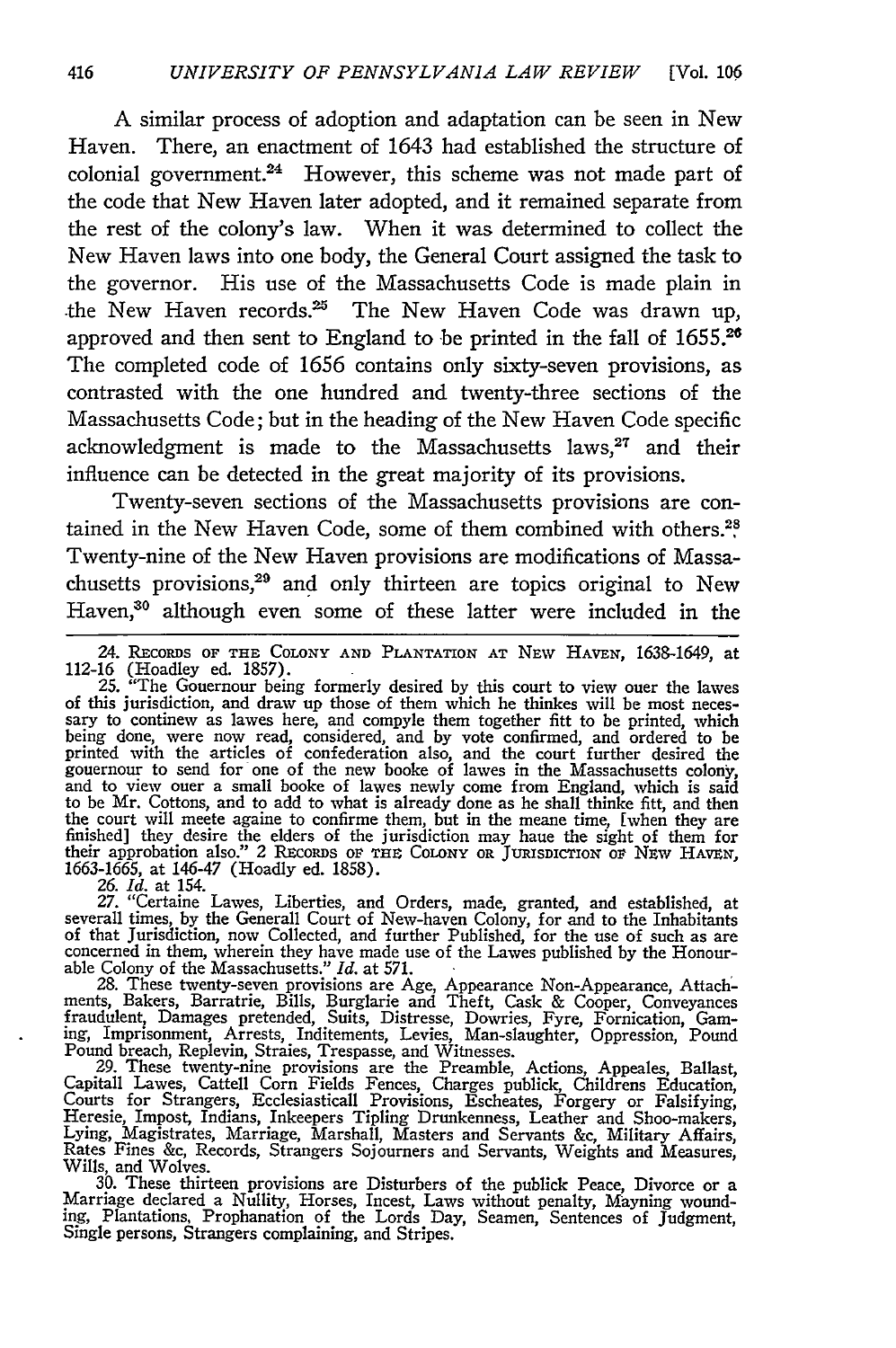Massachusetts Code under other headings. New Haven, as well as Connecticut, failed to include sixty-five of the Massachusetts provisions,<sup>31</sup> but these omissions do not mean that New Haven any more than Connecticut was making a fresh codification of New England law; the same reasons for omission already referred to apply to both colonies.

Thus, it is clear that the Connecticut and New Haven Codes drew primarily on the earlier Massachusetts legislation. However, the influence of the latter code did not end in New England. When, after the conquest of the Dutch, it was desired to frame a code of laws for the Province of New York, the New England codes were studied as precedents.?2 In this way, substantive provisions of Massachusetts law spread southward to New York both directly and via Connecticut. Since, for a number of years, the Duke of York's laws were in effect in parts of New Jersey<sup>33</sup> and Pennsylvania,<sup>34</sup> the effects of the New England legislation went even further. Although this further spread of Massachusetts influence is beyond the scope of this paper, it is worth observing that, although the Massachusetts Code was framed to meet the conditions of Puritan society, many of its provisions were thought suitable to colonial conditions elsewhere. For example, among the important Massachusetts provisions which migrated southward to the Middle Atlantic colonies was that prescribing that, in intestacy, fee simple lands should descend equally to all children rather than to the eldest son by primogeniture as at common law.<sup>35</sup> This basic rule of modem intestate distribution was thus in force in several localities well before Thomas Jefferson's attack on primogeniture in 1776.<sup>36</sup>

32. See GoEnsL & NAUGHTON, *op. cit. supra* note 4.

**33.** See 23 NEw JERsEY ARCHIVES xiv-xv (1901).

34. See generally LOYD, EARLY COURTS **OP** PENNSYLVANIA **13 (1910);** CHARTER **TO** WILLIAM PENN **AND** LAWS **OF** THE PROVINCE **OP** PENNSYLVANIA iv (1879).

36. 1 JEVERSON, WRITINGS 43, **139** (Washington ed. **1853).**

<sup>31.</sup> These sixty-five provisions are Abilitie, Ana-Baptists, Benevolence, Bond-<br>slavery, Bounds of townes and persons, Causes small causes, Clerk of writs, Colledge,<br>Condemned, Constables, Criminal causes. Crueltie, Death u Governour, Hydes & Skins, Hygh-wayes, Idlenes, Jesuits, Impresses, Juries Jurors, Justice, Lands Free lands, Liberties Common, Mills Millers, Monopolies, Oaths Subscription, Payments, Pipe-staves, Poor, Powder, Prescriptions, Prisoners Prisons,<br>Scription, Payments, Pipe-staves, Poor, Powder, Prescriptio Ship-Masters, Summons, Swyne, Tile-earth, Tobacco, Torture, Townships, Treasure, Tryalls, Votes Usurie Watching, Wharfage, Wood, Workmen, and Wrecks of the Sea.

<sup>35.</sup> MASSACHUSETTS COLONIAL LAWS 1660-1672, at 201, cl. 3 (Whitmore ed. 1889); 1 DELAWARE BODY LAWS 1700-1749, at 297, 298 (1752) ; 1 COLONIAL LAWS OF NEW YORK 9 (1891) ; 1 ACTS **op ASSEMBLY Or** THE PROVINCE **Or** PENNSYLVANIA 33 (1775). These colonies all provided for a double portion to the eldest son, following the Massachusetts provision which appears to have been based on the Mosaic law as set forth in *Deuternoimy:* see DEUTERONOMY **XXI,** at **17.**